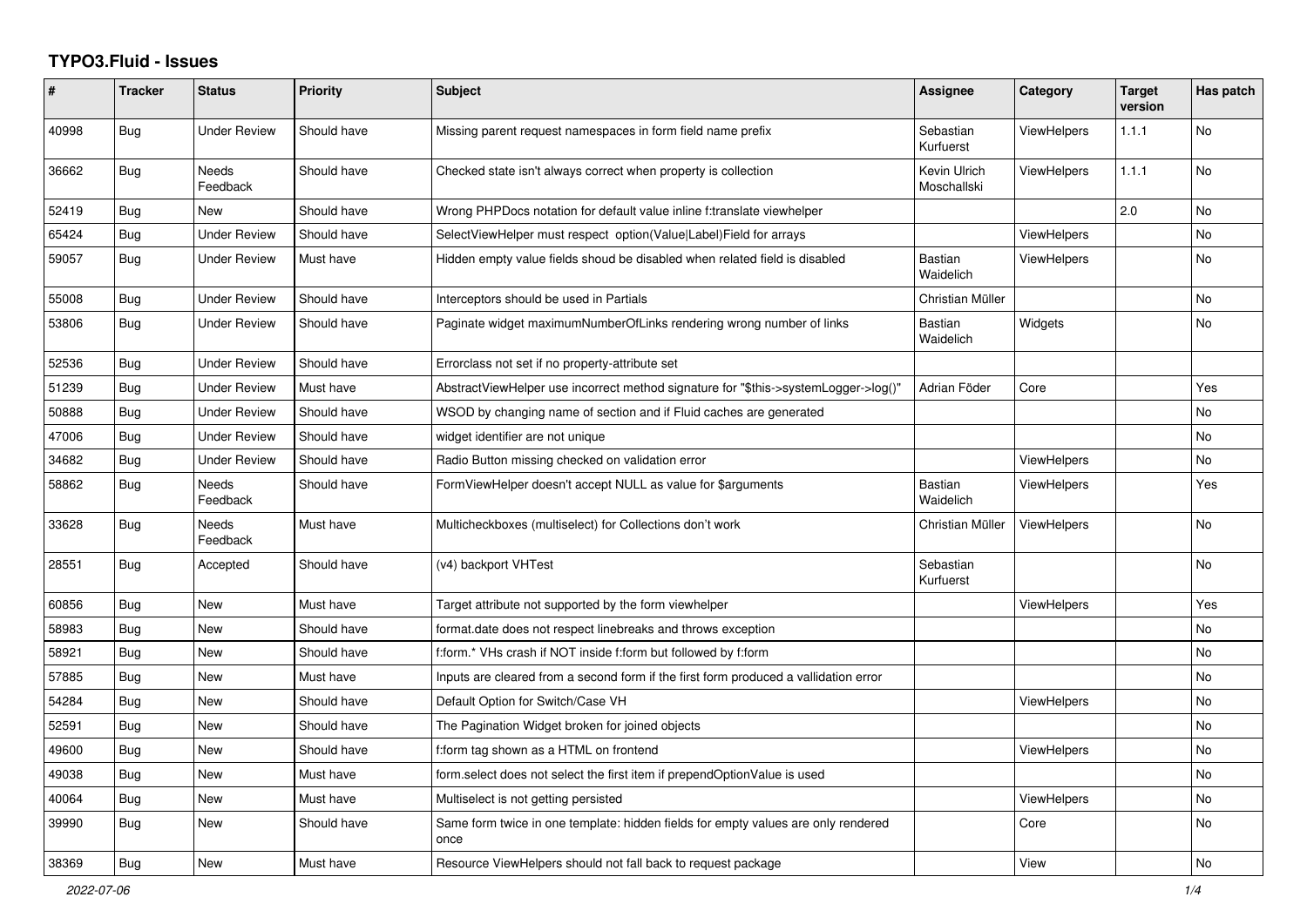| ∦     | <b>Tracker</b> | <b>Status</b>       | <b>Priority</b> | <b>Subject</b>                                                                                              | <b>Assignee</b>        | Category    | <b>Target</b><br>version | Has patch |
|-------|----------------|---------------------|-----------------|-------------------------------------------------------------------------------------------------------------|------------------------|-------------|--------------------------|-----------|
| 37619 | Bug            | New                 | Should have     | Fatal Error when using variable in name attribute of Section ViewHelper                                     |                        | ViewHelpers |                          | No        |
| 36655 | <b>Bug</b>     | New                 | Should have     | Pagination Links                                                                                            |                        | Widgets     |                          | No        |
| 33551 | <b>Bug</b>     | New                 | Must have       | View helper values break out of a partial scope                                                             | Sebastian<br>Kurfuerst | Core        |                          | No        |
| 30937 | Bug            | New                 | Should have     | CropViewHelper stringToTruncate can't be supplied so it can't be easily extended                            |                        | ViewHelpers |                          | Yes       |
| 28554 | Bug            | New                 | Should have     | (v4) implement feature flag to disable caching                                                              |                        |             |                          | No.       |
| 28553 | Bug            | New                 | Should have     | improve XHProf test setup                                                                                   |                        |             |                          | No        |
| 28552 | <b>Bug</b>     | New                 | Should have     | (v5) write ViewHelper test for compiled run; adjust functional test to do two passes<br>(uncached & cached) |                        |             |                          | No        |
| 28550 | Bug            | New                 | Should have     | (v4) make widgets cacheable, i.e. not implement childnodeaccess interface                                   |                        |             |                          | No        |
| 28549 | <b>Bug</b>     | New                 | Should have     | make widgets cacheable, i.e. not implement childnodeaccess interface                                        |                        |             |                          | No        |
| 27607 | Bug            | New                 | Must have       | Make Fluid comparisons work when first element is STRING, second is NULL.                                   |                        | Core        |                          | No        |
| 13045 | <b>Bug</b>     | New                 | Should have     | Entity decode of strings are different between if-conditions and output of variable                         |                        |             |                          |           |
| 12863 | <b>Bug</b>     | New                 | Should have     | Attributes of a viewhelper can't contain a '-'                                                              | Sebastian<br>Kurfuerst | Core        |                          | No        |
| 8648  | Bug            | New                 | Should have     | format.crop ViewHelper should support all features of the crop stdWrap function                             |                        | ViewHelpers |                          | No        |
| 3481  | Bug            | New                 | Should have     | Use ViewHelperVariableContainer in PostParseFacet                                                           |                        | Core        |                          | No        |
| 46289 | <b>Bug</b>     | Needs<br>Feedback   | Should have     | Enable Escaping Interceptor in XML request format                                                           |                        | View        | 2.0.1                    | No        |
| 45384 | Bug            | <b>New</b>          | Must have       | Persisted entity object in widget-configuration cannot be deserialized (after reload)                       |                        | Widgets     | 2.0.1                    | No        |
| 44234 | Bug            | <b>Under Review</b> | Should have     | selectViewHelper's sorting does not respect locale collation                                                |                        | ViewHelpers | 2.1                      | No        |
| 52640 | Feature        | <b>Under Review</b> | Should have     | Create an UnlessViewHelper as opposite to the IfViewHelper                                                  | <b>Marc Neuhaus</b>    |             |                          | No.       |
| 49756 | Feature        | <b>Under Review</b> | Should have     | Select values by array key in checkbox viewhelper                                                           |                        |             |                          | No        |
| 46257 | Feature        | <b>Under Review</b> | Should have     | Add escape sequence support for Fluid                                                                       |                        | Core        |                          | No        |
| 45345 | Feature        | Needs<br>Feedback   | Should have     | Easy to use comments for fluid that won't show in output                                                    |                        |             |                          |           |
| 33394 | Feature        | Needs<br>Feedback   | Should have     | Logical expression parser for BooleanNode                                                                   | <b>Tobias Liebig</b>   | Core        |                          | No        |
| 8989  | Feature        | Needs<br>Feedback   | Could have      | Search path for fluid template files                                                                        |                        | View        |                          | No        |
| 3291  | Feature        | Needs<br>Feedback   | Should have     | Cacheable viewhelpers                                                                                       |                        |             |                          | No        |
| 9005  | Feature        | Accepted            | Could have      | Fluid Template Analyzer (FTA)                                                                               | Sebastian<br>Kurfuerst |             |                          |           |
| 5933  | Feature        | Accepted            | Should have     | Optional section rendering                                                                                  | Sebastian<br>Kurfuerst | ViewHelpers |                          | No        |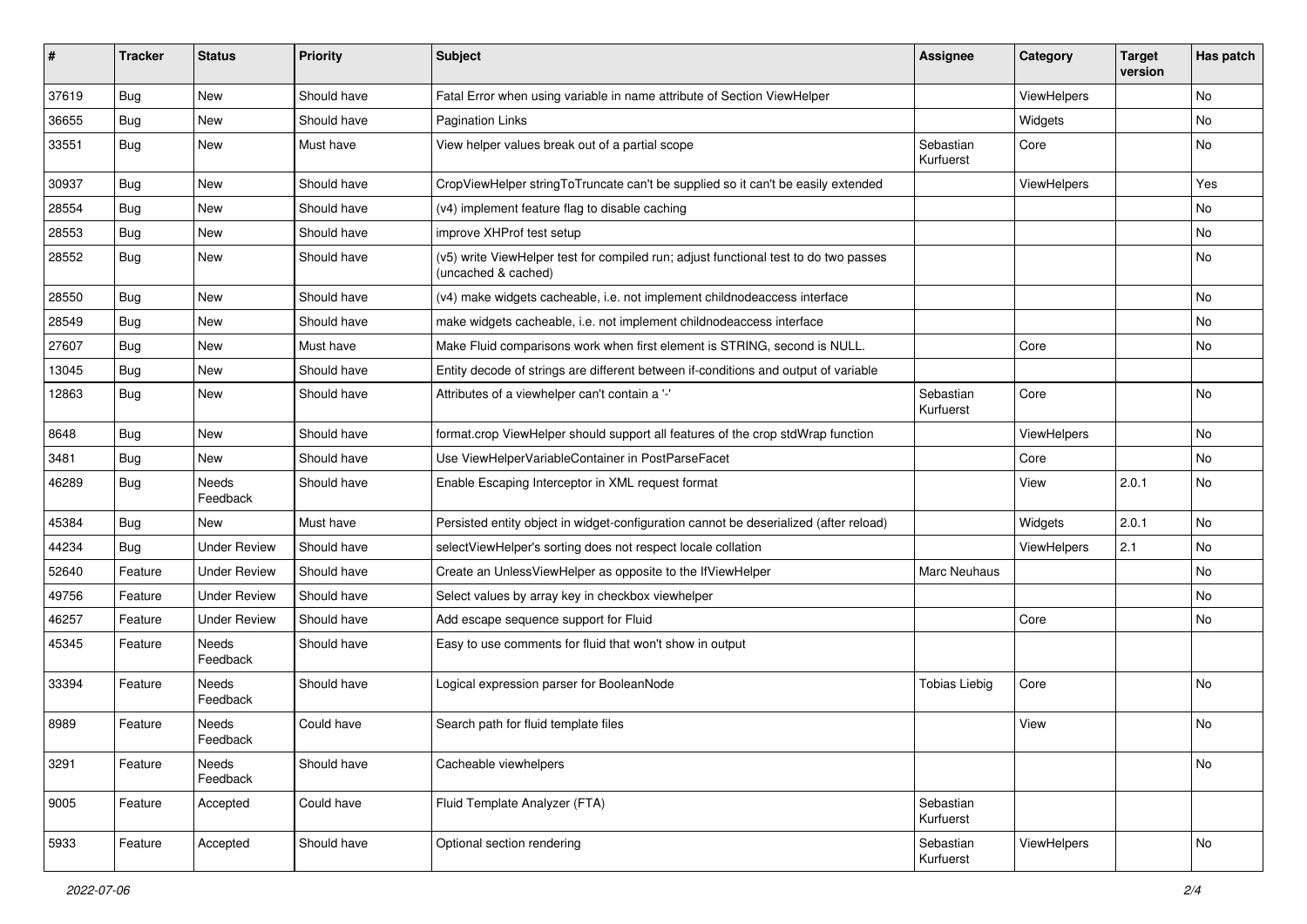| #     | <b>Tracker</b> | <b>Status</b>       | <b>Priority</b> | <b>Subject</b>                                                                                       | <b>Assignee</b>       | Category    | <b>Target</b><br>version | Has patch |
|-------|----------------|---------------------|-----------------|------------------------------------------------------------------------------------------------------|-----------------------|-------------|--------------------------|-----------|
| 60271 | Feature        | New                 | Should have     | Paginate viewhelper, should also support arrays                                                      |                       |             |                          | <b>No</b> |
| 60181 | Feature        | New                 | Could have      | Caching mechanism for Fluid Views/Templates                                                          |                       | View        |                          | No        |
| 60003 | Feature        | New                 | Should have     | Add required-Attribute to f:form.password                                                            |                       | ViewHelpers |                          | No        |
| 51277 | Feature        | New                 | Should have     | ViewHelper context should be aware of actual file occurrence                                         |                       |             |                          | No        |
| 51100 | Feature        | New                 | Must have       | Links with absolute URI should have the option of URI Scheme                                         |                       | ViewHelpers |                          | No        |
| 48355 | Feature        | New                 | Could have      | Assign output of viewhelper to template variable for further processing.                             |                       |             |                          |           |
| 46545 | Feature        | New                 | Should have     | Better support for arrays in options of SelectViewHelper                                             |                       |             |                          | No        |
| 45153 | Feature        | New                 | Should have     | f:be.menus.actionMenuItem - Detection of the current select option is insufficient                   |                       |             |                          | No        |
| 42397 | Feature        | New                 | Should have     | Missing viewhelper for general links                                                                 |                       |             |                          | No        |
| 40081 | Feature        | New                 | Should have     | Allow assigned variables as keys in arrays                                                           |                       |             |                          | No        |
| 39936 | Feature        | New                 | Should have     | registerTagAttribute should handle default values                                                    |                       | ViewHelpers |                          | <b>No</b> |
| 38130 | Feature        | New                 | Should have     | Checkboxes and multiple select fields should have an assignable default value                        |                       |             |                          | No        |
| 37095 | Feature        | New                 | Should have     | It should be possible to set a different template on a Fluid TemplateView inside an<br>action        | Christopher<br>Hlubek |             |                          | No        |
| 36559 | Feature        | New                 | Could have      | New widget progress bar                                                                              |                       |             |                          | Yes       |
| 36410 | Feature        | New                 | Should have     | Allow templates to send arguments back to layout                                                     |                       | ViewHelpers |                          | No        |
| 33215 | Feature        | New                 | Should have     | RFC: Dynamic values in ObjectAccess paths                                                            |                       |             |                          | No        |
| 31955 | Feature        | New                 | Should have     | f:uri.widget                                                                                         |                       | Widgets     |                          | No        |
| 30555 | Feature        | New                 | Could have      | Make TagBuilder more extensible                                                                      |                       | Core        |                          | <b>No</b> |
| 10472 | Feature        | New                 | Could have      | Fluid Standalone distribution                                                                        |                       | Core        |                          | No        |
| 9514  | Feature        | New                 | Should have     | Support explicit Array Arguments for ViewHelpers                                                     |                       |             |                          |           |
| 7608  | Feature        | New                 | Could have      | Configurable shorthand/object accessor delimiters                                                    |                       | Core        |                          | Yes       |
| 4704  | Feature        | New                 | Should have     | Improve parsing exception messages                                                                   |                       | Core        |                          |           |
| 3725  | Feature        | <b>New</b>          | Could have      | <b>CSS Engine</b>                                                                                    | Christian Müller      | ViewHelpers |                          | <b>No</b> |
| 1907  | Feature        | New                 | Could have      | Default values for view helpers based on context                                                     |                       | Core        |                          |           |
| 43346 | Feature        | <b>Under Review</b> | Should have     | Allow property mapping configuration via template                                                    | Karsten<br>Dambekalns | ViewHelpers | 2.1                      | No        |
| 62346 | Feature        | New                 | Could have      | f:comment should have high precende                                                                  |                       | Core        | 3.x                      | No        |
| 5636  | Task           | <b>Under Review</b> | Must have       | Form RadioViewHelper and CheckBoxViewHelper miss check for existing object<br>before it is accessed. |                       |             |                          | No        |
| 46091 | Task           | Needs<br>Feedback   | Should have     | Show source file name and position on exceptions during parsing                                      |                       |             |                          | No        |
| 8491  | Task           | Needs<br>Feedback   | Should have     | link.action and uri.action differ in absolute argument                                               | Karsten<br>Dambekalns | ViewHelpers |                          | No        |